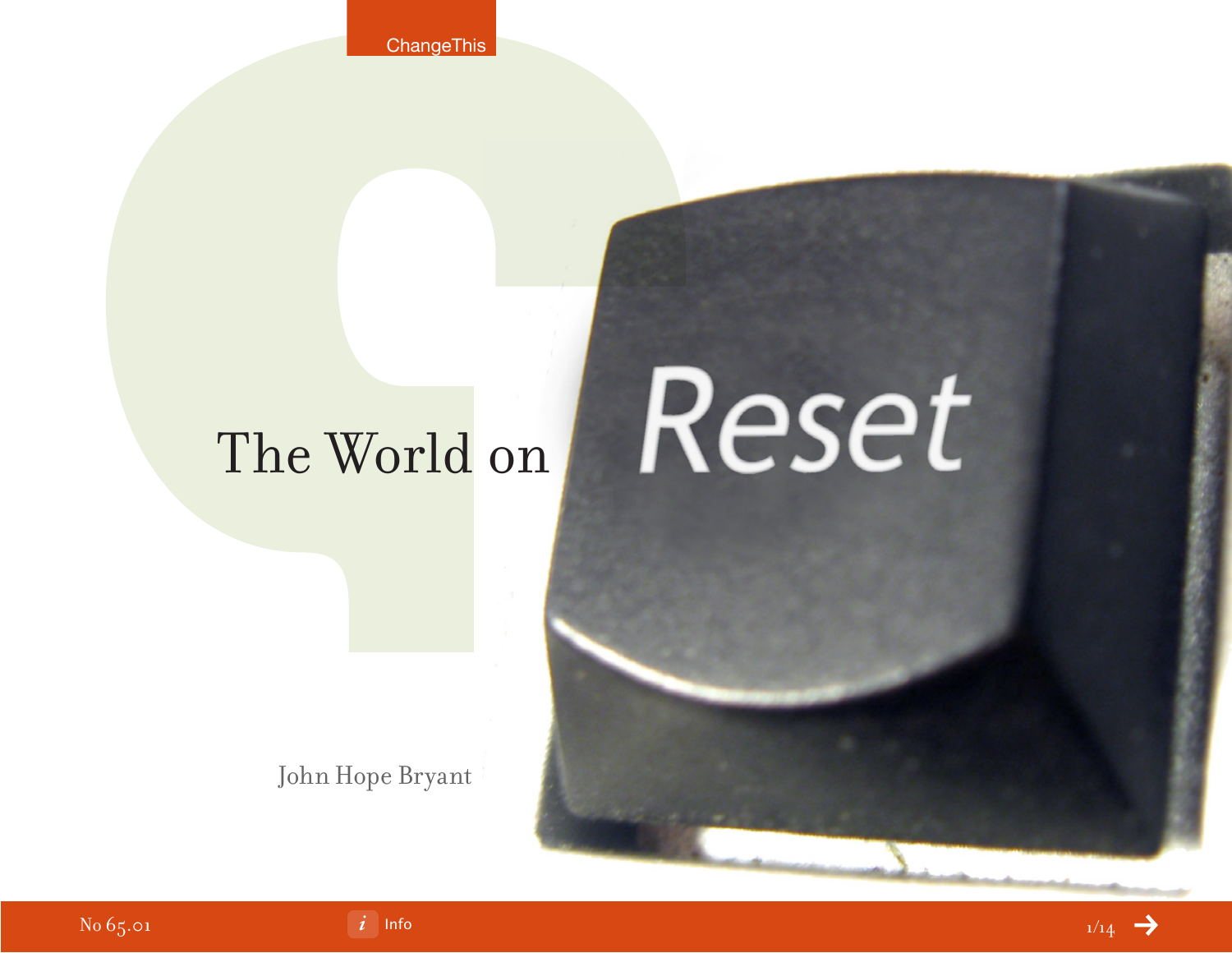## **I keep saying that this is not a recession, but a reset.**

What amazes me is how many brilliant people I know, in the US and around the world, who either don't see it as anything more than a recession, or who don't want to. No one really argues with me when I say it, but more so, simply want to turn away; hoping that by turning the mental page, somehow the reality of the statement will simply go away. It is as if society has a vested interest (and we do, by the way) in "keeping the party going," and doing precisely that, even if for only a little while, and even if that means fooling ourselves. Fear has the world in its grips these days, and fear is the ultimate prosperity killer.

## Keeping the party going

With this seemingly insatiable need to "keep the party going," the pundits start up again with how growth is returning, (some) consumers are spending again, and how financing (for those with an 800, near-perfect credit score) is available again. And when in real doubt about the near-term future, everyone simply points, all at once, towards the last remaining capitalism-for the-money-model standing today, China, and says "you see, …look at how well they are doing." [Note: It is my hope that China will learn the lessons not heeded by western society with respect to capitalism, and thereby give their ongoing experiment in growth capitalism sustainable meaning for all of the people of China, and the world, going forward.]

Oddly enough, all of this propagating, again by extremely intelligent people as well as the average willing consumer alike, is driven by one thing: fear. Fear that the party as we knew it, really is over, and fear that we might actually have to build something that has real and sustainable value. Fear that we may have to do the real work, and offer the real sacrifice, that love requires.

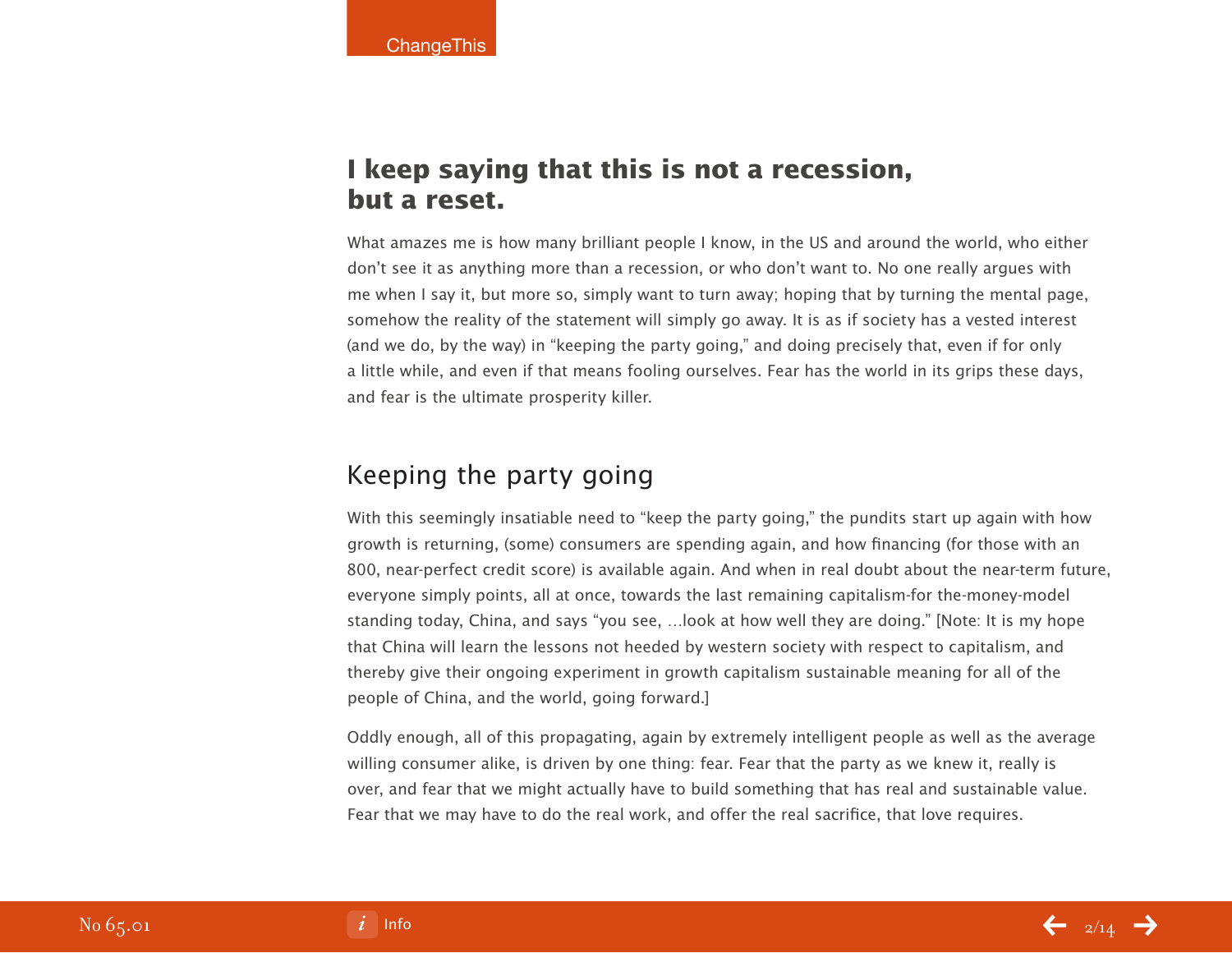Fear that we may have to once again define winners and winning as something other than the guy who makes the most money, accumulates the most power, or dies with the most toys, or worse, the guy who succeeds in fulfilling his own dreams only by trampling on the countless dreams of others. Wining in this vein is by necessity about creating losers, and over the long-term is not winning at all.

I believe in a capitalism that goes beyond the question of "what do I get," and focuses instead on creating real value for self, society and others—through the power of the idea, and a focus on what we have to give.

This said, I don't believe that you can have a rainbow without a storm first, and unfortunately, I don't believe that it is the nature of man to substantially change without the aid of what I call "legitimate suffering." Or, as I state as the first law of my new book, Love Leadership: The New Way to Lead in a Fear-Based World, **Loss Creates Leaders**, and increasingly these days there is a lot of economic pain being felt around the world. In short, the world needed a dose of pain in order for it to change.

I believe in a capitalism that goes beyond the question of "what do I get," and focuses instead on creating real value for self, society and others—through the power of the idea, and a focus on what we have to give.

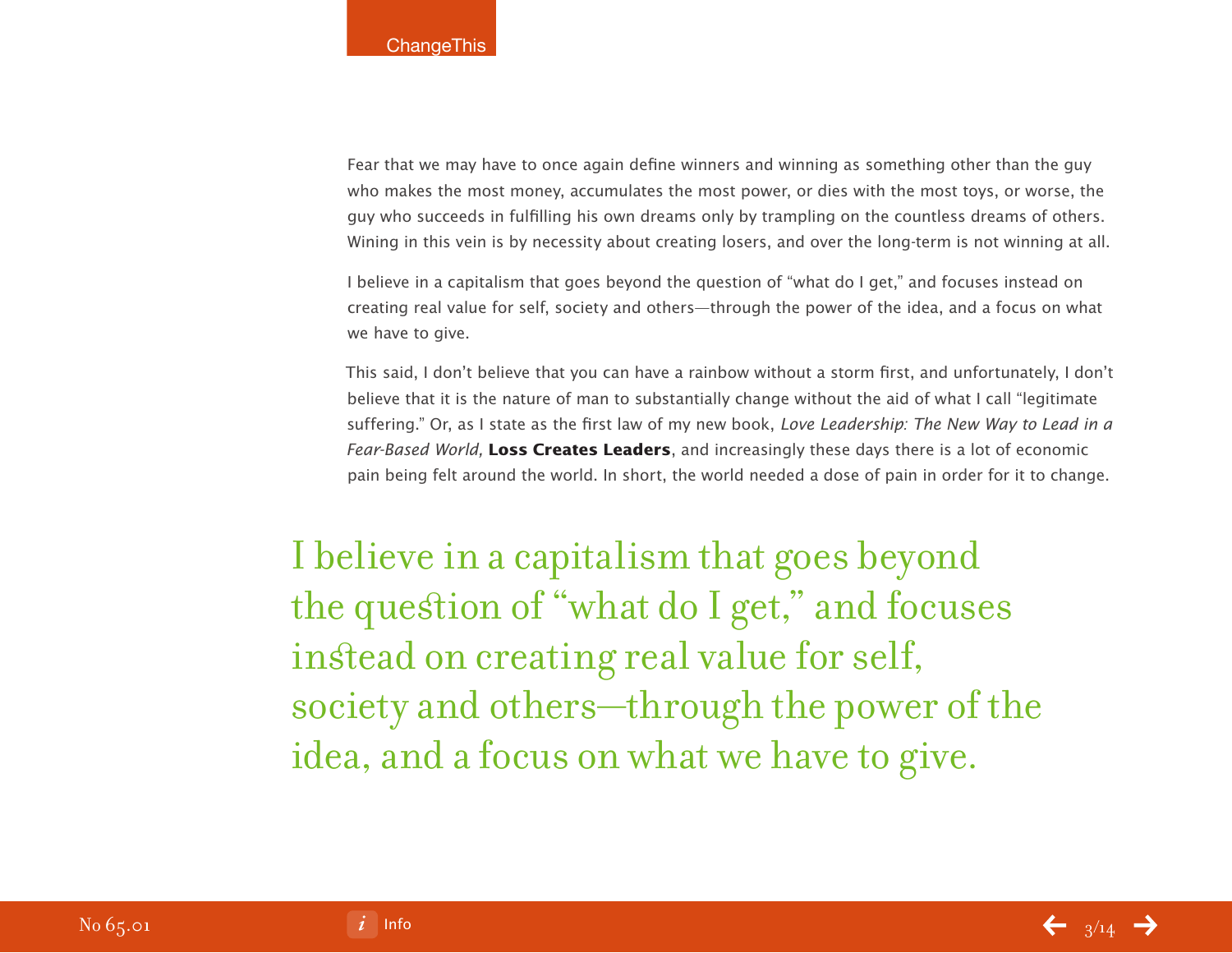## Sobering up

We will soon have to deal with the reality of a world not in a cyclical recession, but that has been fundamentally reset. As I said during the closing session of this year's annual meeting of the World Economic Forum in Davos, Switzerland, if we handle it right, "the next 30 years could easily become the most amazing in modern history."

As with most things, the tide of history could swing either way. Depending on the decisions we make (my generation), and the reality we embrace (the leadership generation that came before me), the next 30 years could be our best, or it could be the catalyst for 100 years of pure pain, and two generations of suffering—for our children and our grandchildren. It is up to us.

## The world needed a dose of pain in order for it to change.

Before I get to my "happy talk" and my tangible hope for the future and the very real opportunity for prosperity for all, allow me to deal with those first who depend exclusively on facts and stats to frame their reality.

The official unemployment rate in the U.S. is today above 10%, and this does not even account for the countless middle-class and working class millions who have either stopped looking for work altogether or who are classically under-employed—nor the rampant, persistent, almost generational lack of jobs and opportunities that make up our inner-city communities. These communities have been in a recession for a long time, and in an environment where the mainstream has a headache,

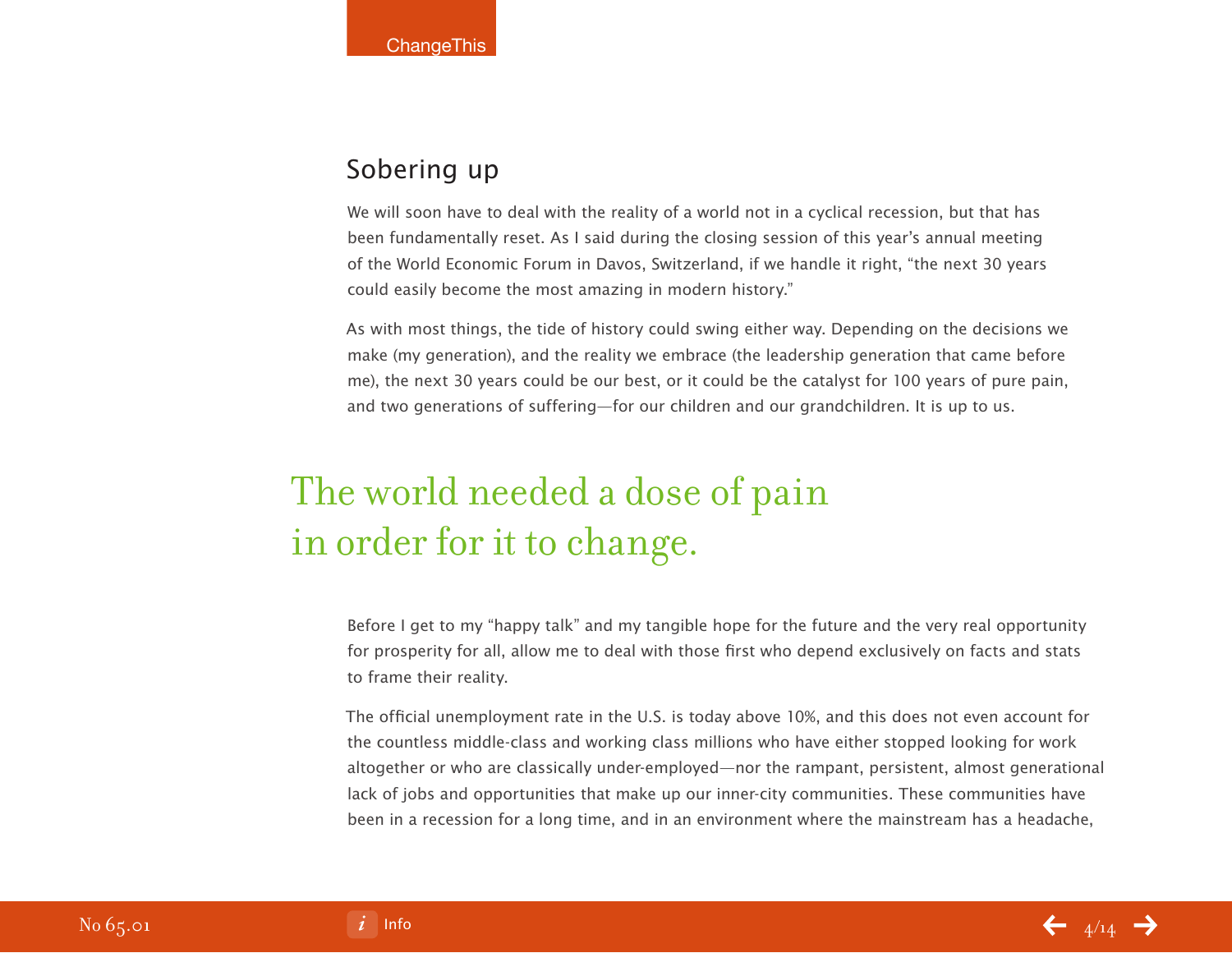the communities I serve get pneumonia. When you and I feel recession, what these communities feel is akin to a depression-era environment.

The Financial Times recently noted that more than 50 million jobs would be lost in this global crisis, but already more than 30 million jobs have been "lost" in China alone. I say lost because some of what we have called economic activity has instead represented over-consumption, over-capacity and, in some cases, is simply the result of pure greed.

A compelling article in Asia recently confirmed that there are presently 500 container ships (yes, I said 500) sitting idle off-shore of Malaysia today, waiting for orders and shipments that probably will not come. This represents an idling of 10% of the global force of container ships in the world today, and here is what is really amazing; South Korean ship building yards are operating at full-force today, cranking out orders for countless new \$100 million container vessels ordered in 2007 and expected to come online in 2010 and 2011. And to what, where? The Iranian government agency which handles maritime affairs has already indicated that it will not have the money to pay the remainder of what is owed on several new vessels it ordered 2 years ago when the world was different. South Korea put the Iranian vessels up for sale like you and I would do for furniture or clothes we no longer had a place for; a high-end, football-field length yard sale. And so, South Korea's dream of controlling 40% of the ship building industry in the global economy means that you literally have "fully employed" cities and regions of the country that risk going completely off line in 2010 and 2011 unless we and they come up with a fairly good Plan B. But instead, we all just keep plowing forward; building ships we have no use for on the right hand, and idling perfectly good ships with no conceivable destination on the left.

And as for my Chinese friends, I recently said in a speech in Beijing that they can take no pleasure at all in the folly of recent U.S. greed and economic stupidity, nor can they rationally disconnect from the American economy because when the American consumer stops buying, China stops building. Approximately 70% of the U.S. economy is consumer driven, and given the U.S. is still a third



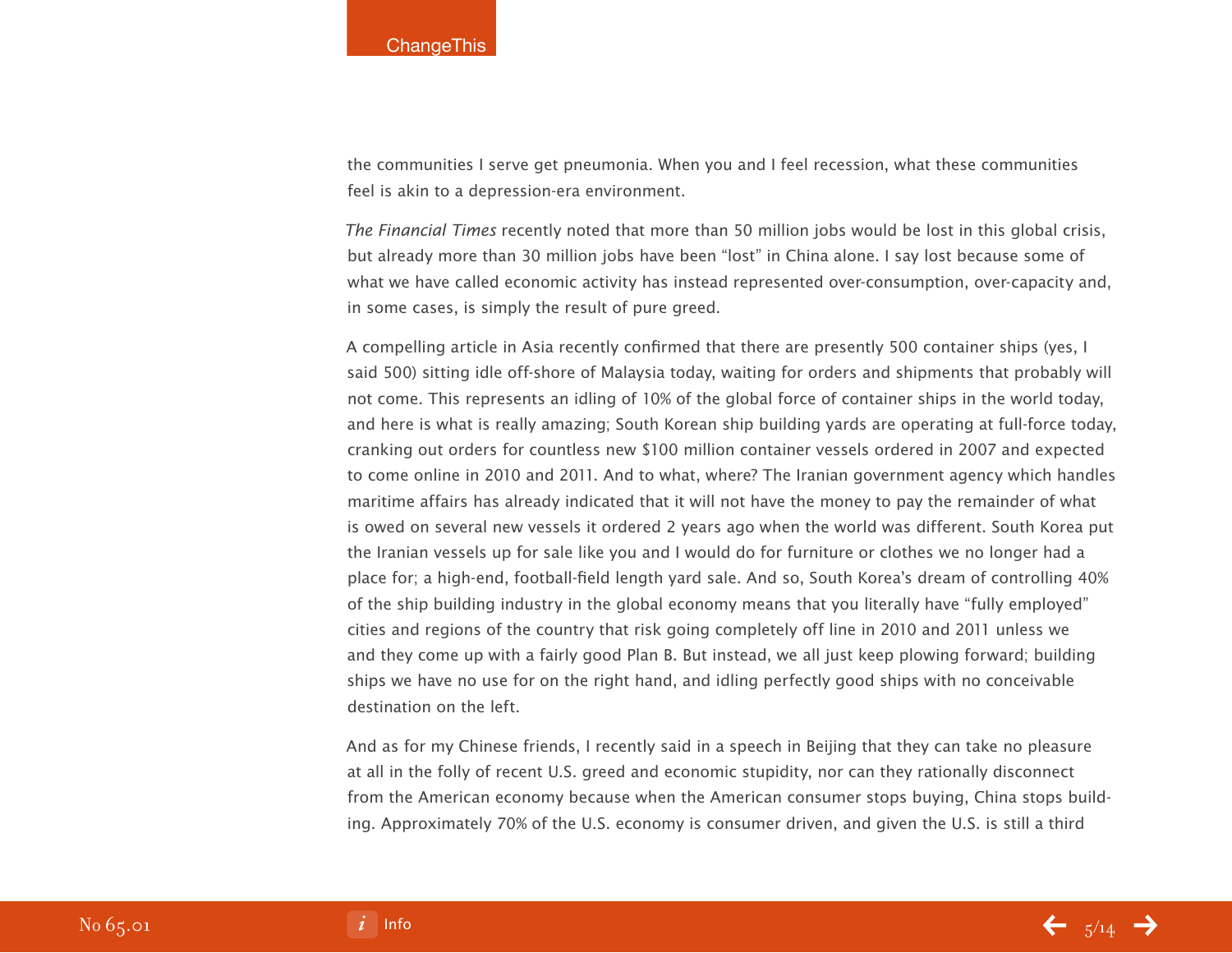of the world economy, that means that the U.S. consumer represents approximately 25% of the global economy.

Yes, China is working to grow its own domestic economy and consumer base, but this is not akin to making a morning pop tart, and there are real risks to China in making this transition. If internal Chinese economic growth slows below 6% per annum, and it will, then they will be faced with an entirely new set of serious internal social problems to contend with, and the \$3 trillion in cash reserves (the current estimate in China) won't last long when faced with 1.6 billion not-so-happy people focused on the fact that they are not so happy.

According to the Bank for International Settlements (BIS), there are more than \$1,400 trillion (that's a quadrillion, ever said that before?) in derivatives sitting off balance sheets in the world today. To put this into context, there is less than \$20 trillion in legal cash sitting around in sovereign reserves the world over today. This is not a problem you throw money at.

Federal Reserve Chairman Ben Bernanke has said (paraphrasing) that even if U.S. economic growth returned to say 3% per annum over the next couple of years, it is still not enough (economic growth) to bring unemployment below the 9% level for the country.

We will soon have to deal with the reality of a world not in a cyclical recession, but that has been fundamentally reset.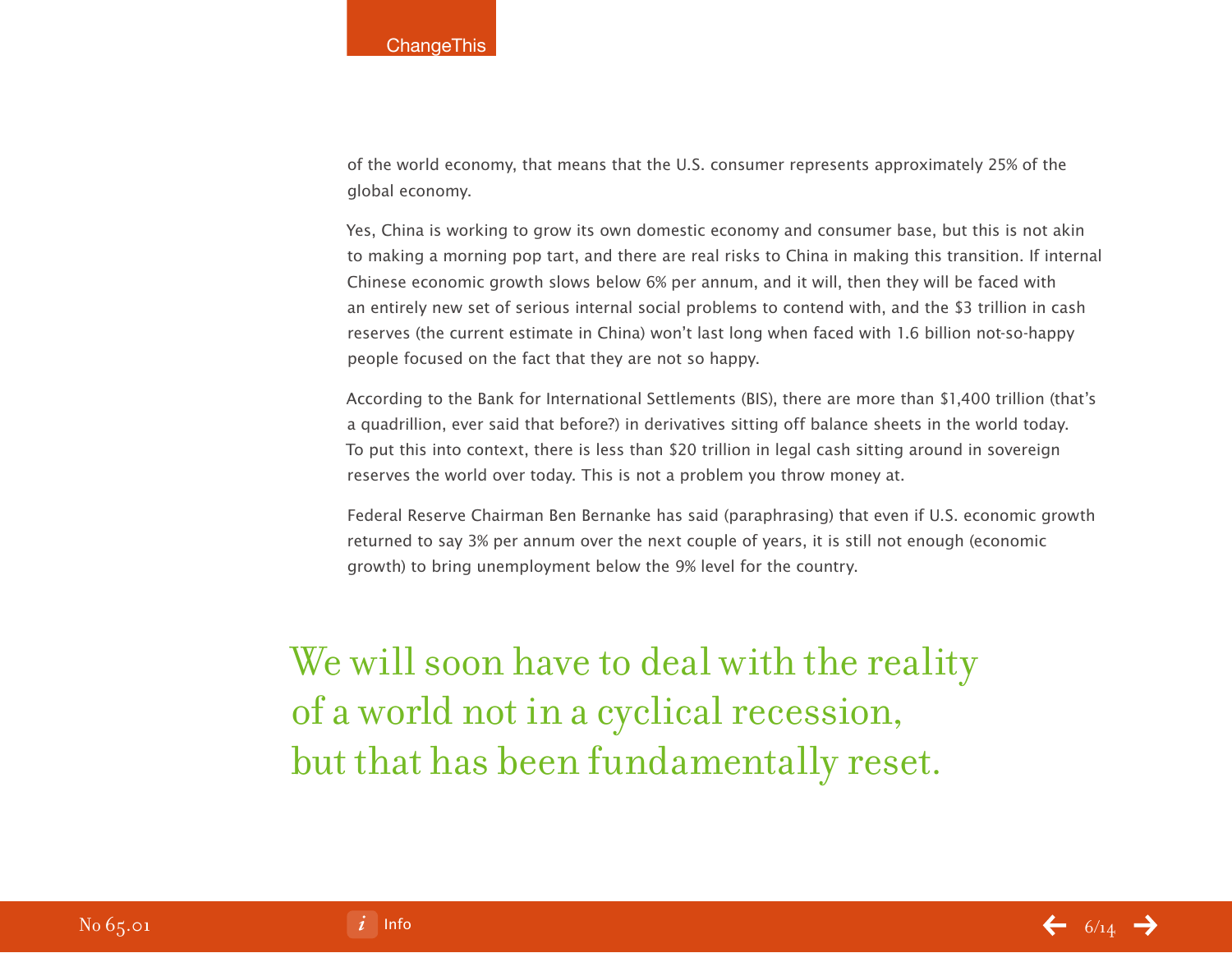#### This is not a recession, but a reset.

Now, with all of the above "stats and facts" stated, I believe that—at bottom—this is not an economic crisis, it is just that you and me are feeling it economically. It's not unlike when you sneeze from a common cold… the sneeze is not the cold, but symptomatic of something else, something deeper.

This crisis is not so much about the failure of free enterprise and capitalism as it is about greed. There is nothing fundamentally wrong with the inspiring system of free enterprise and capitalism itself, other than of course it being a powerful vehicle of personal accumulation in the hands of mere men. To paraphrase Winston Churchill: Capitalism, like modern democracy, is the worst system except for every other system that have been tried. When a communist country such as China adopts the western idea of free enterprise and capitalism, that is "saying something" indeed.

At its core this is not a recession, and it is not a classic economic crisis, but a crisis of virtues and values, underscored and made even more relevant by its global, one-world nature.

## The making of good capitalism

My personal hero, mentor and Operation HOPE global spokesman, civil rights icon Ambassador Andrew Young, has said that communism failed because it could not create a middle class and that capitalism has succeeded to date primarily because it did create a middle class, but that capitalism will fail too unless it makes itself relevant to the poor and the working class. He said this much prior to September 2008, when all the world's economic houses fell in on themselves. Ambassador Young went on to tell me that he and his friend Dr. Martin Luther King, Jr. had worked hard and even succeeded in integrating the lunch counters, but failed to integrate the dollar, and that in a system of free enterprise, if you don't have access to capital, let alone an understanding of it, you are (still) a slave.

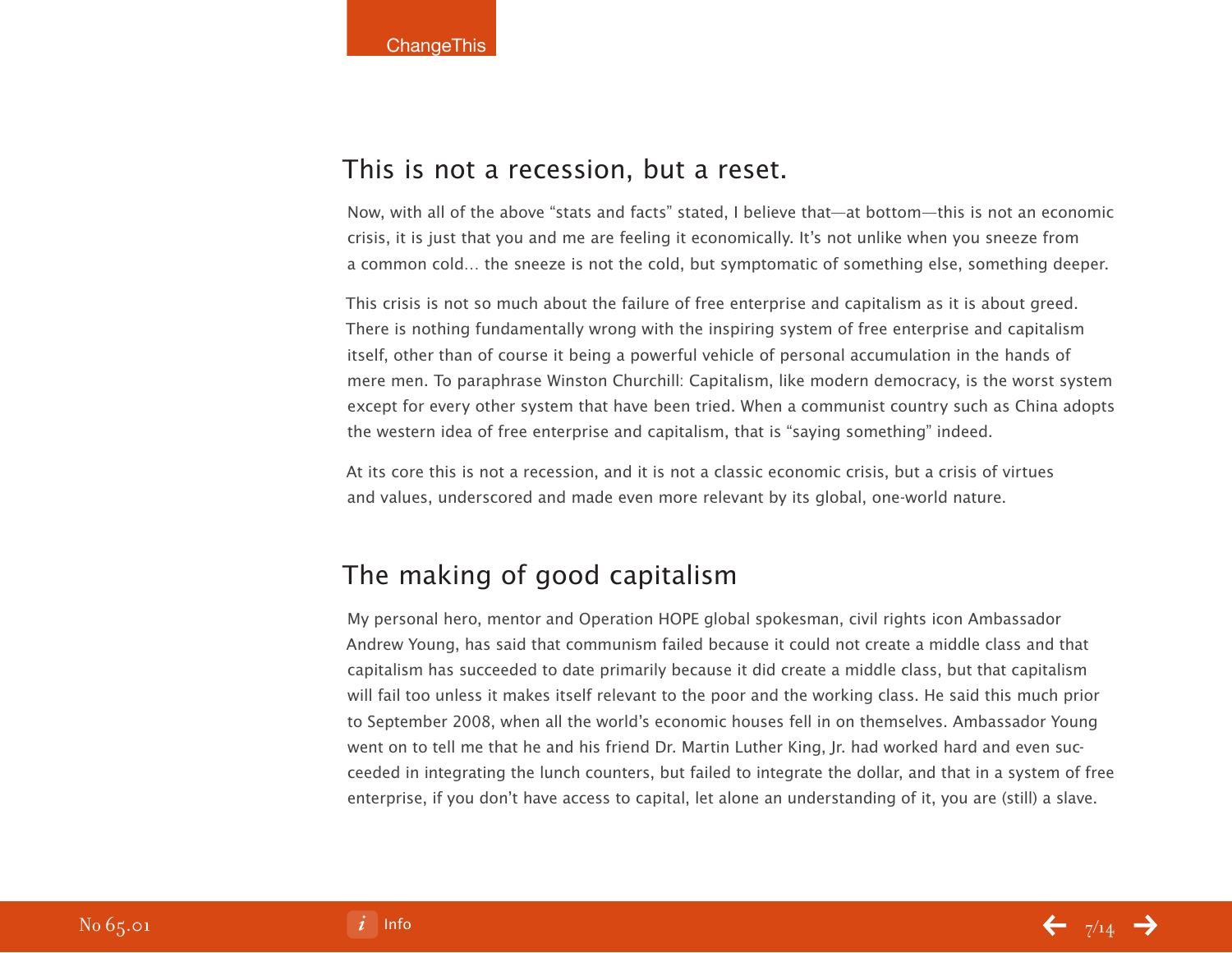#### **ChangeThis**

Young told me that if Dr. King were alive today, the work of Operation HOPE is the work he would be doing—moving individuals and communities from civil rights justice to silver rights empowerment.

I am an optimist, a businessman and a social entrepreneur, and I believe there is such a thing as good capitalism. A version of good capitalism has helped to lift literally hundreds of millions of people out of poverty in China and India already.

Good capitalism helped individuals with a more just vision, individuals such as Nobel Prize winner Mohammed Yunus, give the poor (and particularly women) a hand up and not just a hand-out in places such as his native Bangladesh—through micro-finance and micro-credit.

Good capitalism and responsible subprime lending (yes, there is such a thing as good and responsible subprime lending), leading to first time homeownership, has done more in the U.S. to lift poor people out of poverty than anything else over the last 50 years. The problem has not been responsible subprime lending, but predatory lending, fraud based lending, preying upon financially illiterate borrowers and, of course, fear's first cousin greed.

What got us into this position is something other than good capitalism. In the mortgage lending and banking industry of the last 10 years or so, we have been treating clients and customers more like transactions, and not like valued relationships. If we had made every mortgage loan like it was to our grandmother, as silly as that sounds, we would not have a mortgage crisis with exploding foreclosures and landmark losses today. We would have made sure the loan made sense for her, and with a reasonable return and profit to the provider of capital—that it was something that would sustain and serve over time. We would have made sure that the product was rooted in dignity and not just a fee. But sustainability, service leadership and building real relationships were the last thing on the minds of many over the last decade or two. We have, simply put, been focused on the me, not the we.

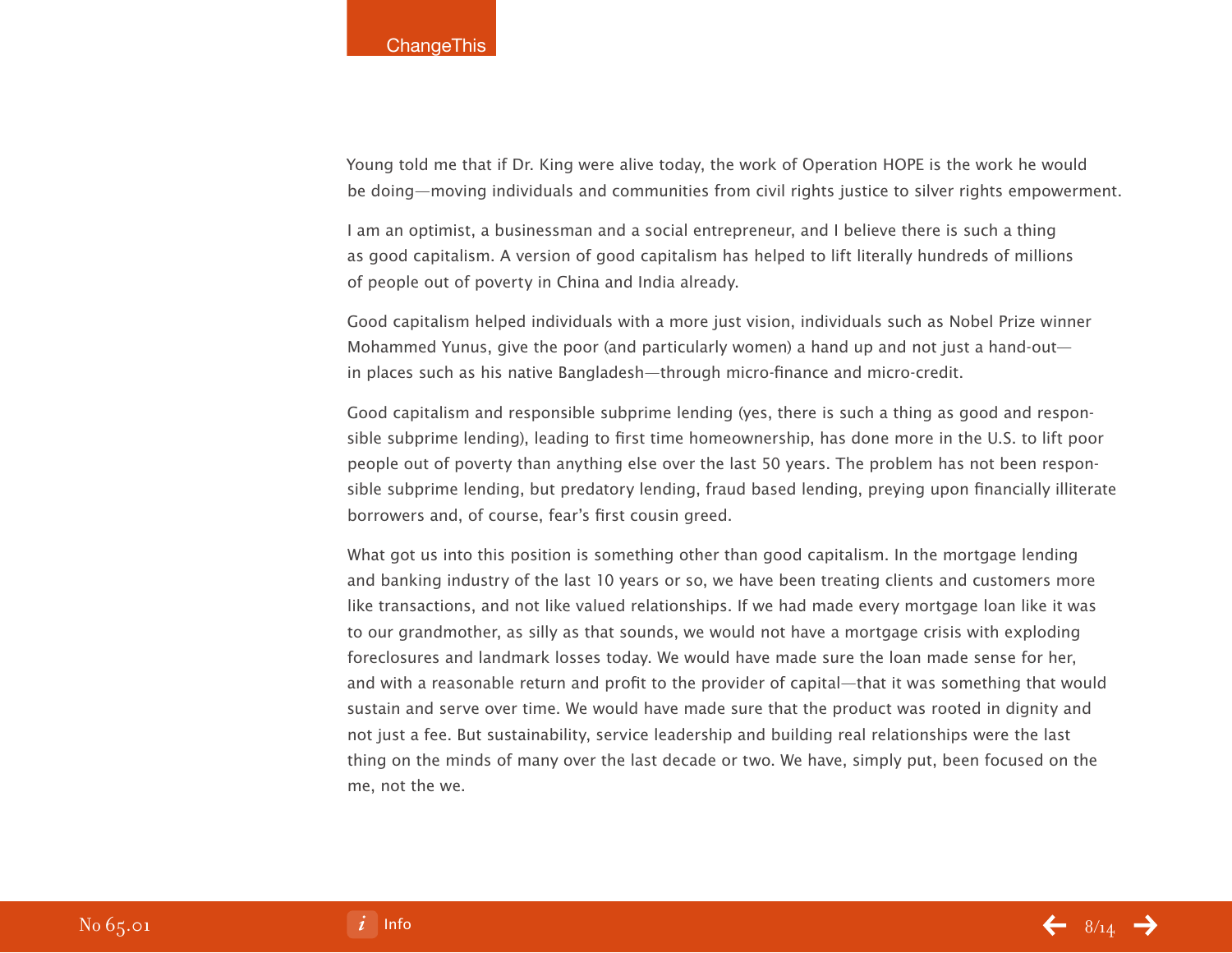Another one of my mentors, music icon Quincy Jones told me that it takes 20 years to change a culture. Well, over the last 20 years we have made dumb sexy. We have dumbed down and celebrated it. Over the next 20 years we need to "make smart sexy again" (see The 5 Million Kids Initiative launched by Quincy Jones, Ambassador Andrew Young, QD3 and myself to make smart sexy again at www.5MK.org). In a world seemingly obsessed with one question, which has been "what do I get," we all need to ask an entirely different question, which is "what do I have to give?"

I decided that one of the things that I had to give, in an effort to inspire and nurture a new culture in society and a new generation of sustainable good capitalism, was to spark a new movement from civil rights to silver rights; of teaching an entire generation financial literacy and the language of money, of inspiring hope and dignity through service, leadership through love, and cracking the code of free enterprise and capitalism for those outside of its gilded gates. To help finish the unfinished work of Dr. Martin Luther King, Jr. by helping to set my people (meaning all people, as I am a global citizen) free.

I am convinced that in this environment of global economics, if you don't understand the language of money and you don't have a bank account, you are an economic slave of the 21st century. I founded Operation HOPE more than 17 years ago, and it looks like we may be on the cusp of what Quincy Jones articulated as a 20 year culture shift of global change ourselves. We call it the silver rights movement.

I am an optimist, a businessman and a social entrepreneur, and I believe there is such a thing as good capitalism.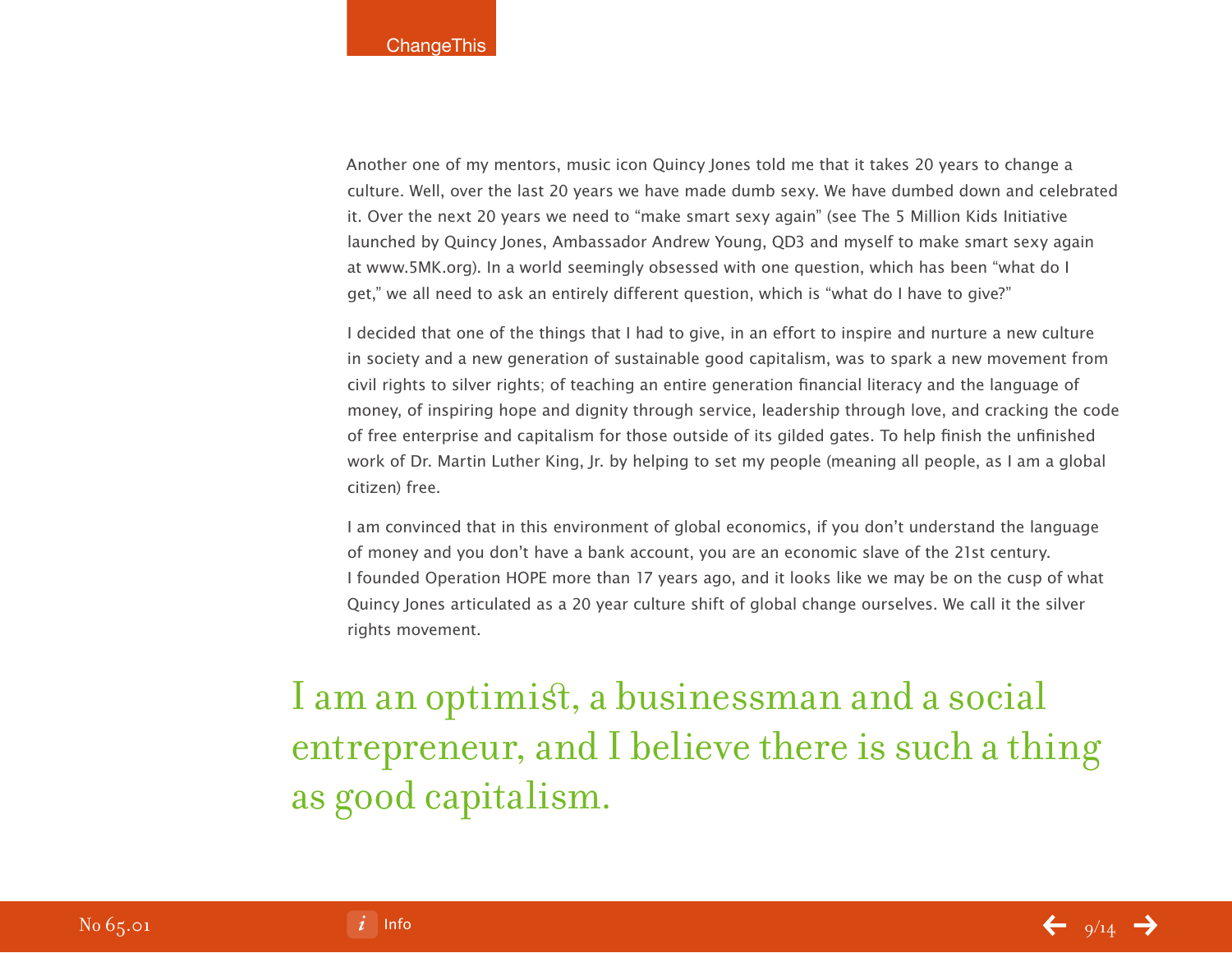## The power of an idea should be the focus of our creation, and ultimately the product, and not mere money.

Now, let me be clear (if I have not been up until now). I am not advocating a version of socialism, and surely nothing than even resembles communism, but capitalism and free enterprise version 2.0 or 3.0. A good capitalism that actually builds value for society and serves individuals beyond those that provide of capital, while simultaneously speaking to one's own personal and selfish sense of prosperity in the same breath. One that acknowledges that we are selfish, and advocates a "good selfishness," on where we benefit ourselves by benefitting others. It is doing well and doing good, and doing well by doing good.

Good capitalism is a sea where all boats rise, not just yachts.

I am also advocating a form of love leadership suitable for the most hard-nosed, hard-driving business leaders in the world today. Individuals who eat nails for breakfast, and who want to build entirely new enterprises by lunch. The love leadership model I promote is hard, not soft—very hard.

In sum, I am talking about nothing short of the future of leadership and sustainable prosperity itself. Over the past 100 years, we have seen countless leaders of inspiration, power and wealth who emerged from nothing more than the power of a simple, focused, passionate idea. There was Henry Ford who, as an innovator, had an idea to bring a group of other people's inventions together to create something we now call an automobile, and then had the wisdom to pay his workers enough to be able to purchase the very automobiles they were building.

Or let's look at Professor Klaus Schwab, the founder of the World Economic Forum, who 35 years after the organizations founding, is more excited about his new idea than he was when he founded the Forum. He recently created the Forum of Young Global Leaders (full disclosure: I am a charter member, supporter and believer). The vision of YGL has literally taken me and 800 other YGLs around the world, bonding us as global citizens and friends.

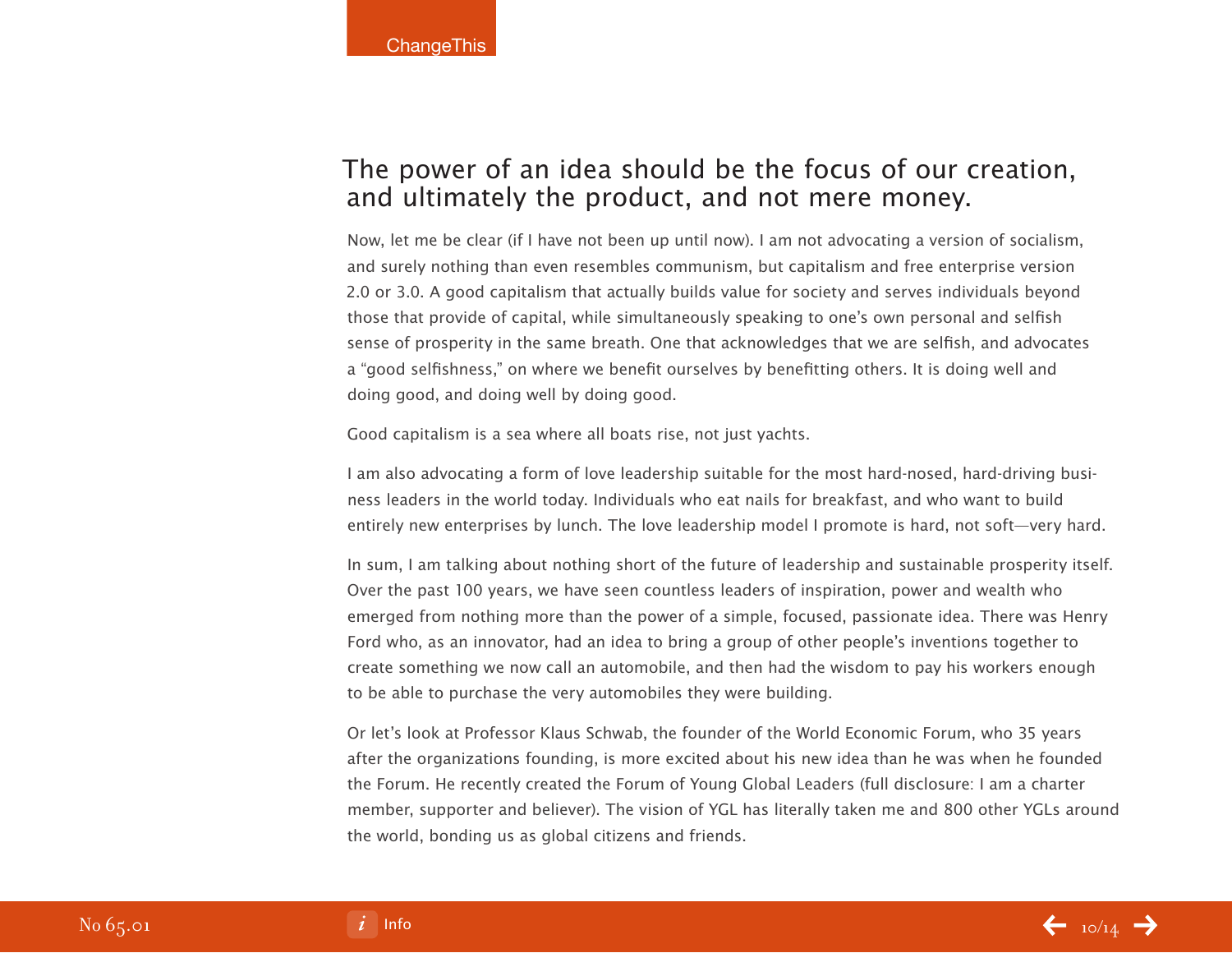Or there is Ted Turner and his idea, CNN. Or Steve Jobs and his Apple (and our cool iPhone). Or Bill Gates, along with Paul Allen, and the idea of Microsoft—and now his and his wife's idea called the Bill & Melinda Gates Foundation. Or, there's the example of arguably the greatest investor of our day, Warren Buffett, who's worth tens of billions, yet still lives in the same home he lived in 30 years ago and has vowed to give most of his fortune away before he dies.

## Good capitalism is a sea where all boats rise, not just yachts.

### Where there is no vision, the people perish

We talk about social networking as if it has been with us for all time, but a mere 10 or so years ago Google, Face Book, Twitter, Skype and the like literally did not exist. Today they are sweeping the world, sparking industry, creating wealth, banishing fear and dictatorial oppression based on a lack of information, and creating jobs and industry too. Former President Bill Clinton once said that every 10 years we must create an entirely new set of jobs. You cannot do that without the power of a new and inspiring idea that serves others.

And then there is me, with my bold and unconventional "idea" called Operation HOPE, founded more than 17 years ago in South Central Los Angeles, now international in reach, having served more than one million and having raised more than \$500 million to empower the poor and the under-served with a hand up and not merely a hand-out. I come from South Central and Compton, California, and was homeless when I was 18. The only asset I really had was the power of my own ideas, and the passion within me to see them through.



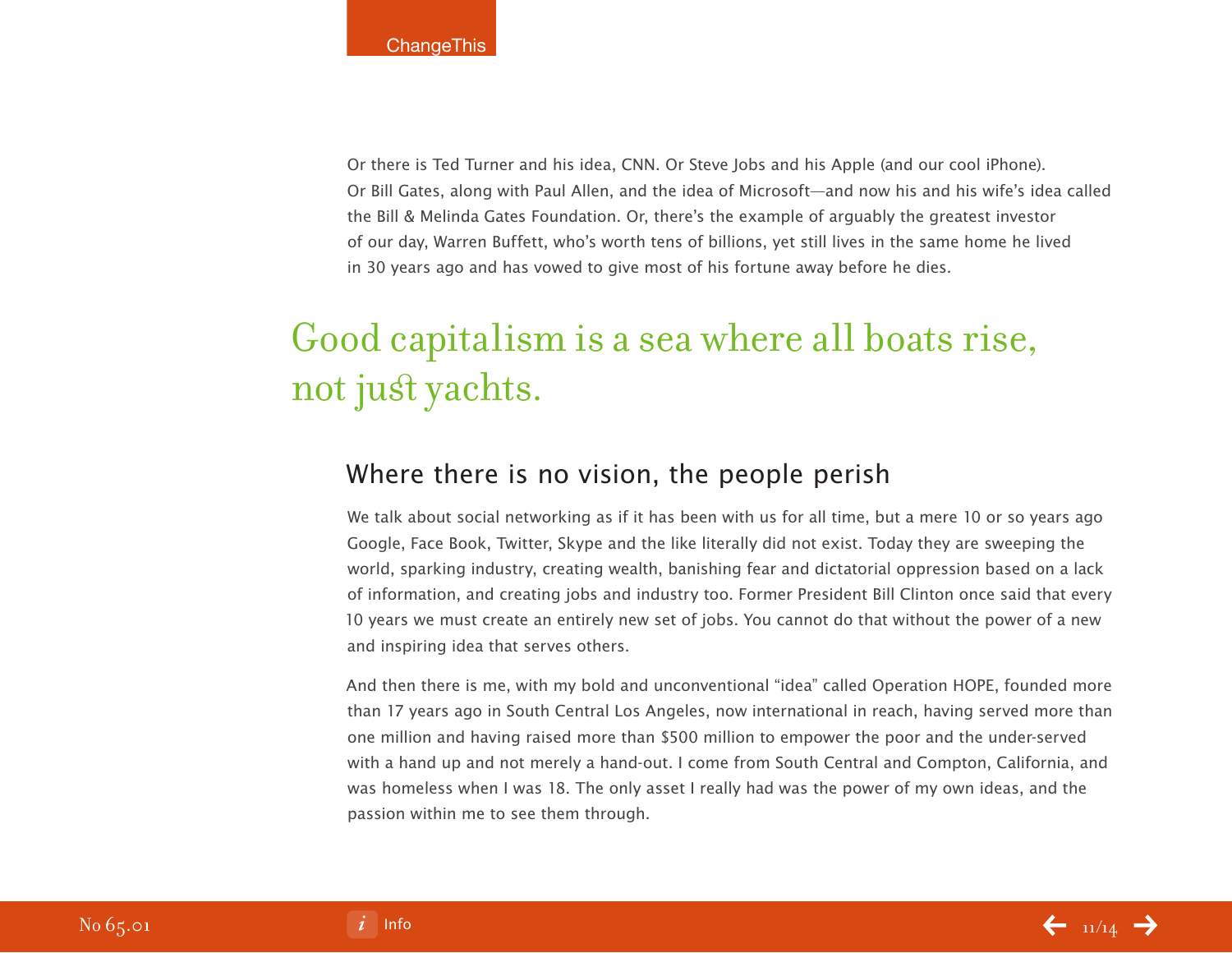Now, let me be clear. Many if not most of these individuals who pioneered the new ideas mentioned above, and many others not mentioned, eventually become rich (financially or socially rich) and powerful, but becoming rich and powerful was never their primary goal or objective. What drove them at the start, and in most cases what drives them to this day, is the power of their ideas. Money should be the by-product of pursuing an idea of immense value. But, instead, for far too many today, it has become the principle focus and, worse, "the product" itself.

## Fear fails

Over the past 10-20 years, we have had an entire generation of so-called "leaders" and business titans who have been entirely focused on one thing and one question: "what do I get, and how do I make money?" That's the wrong question, which leads inevitably to the wrong outcome. This is a reset.

## Hope works

In this environment of fear-based, me-based leadership, the few have made life really rough for the many. But what gives me hope is that it only takes a few good people and a few dedicated love leaders to rescue hope—to wrestle back a sense of real opportunity, optimism and prosperity (for our collective future) for the many to come. Remember, Jesus Christ only had 12 disciples (and one of them betrayed him) and he has not done so bad. The most dangerous person on the planet is the person with no hope.

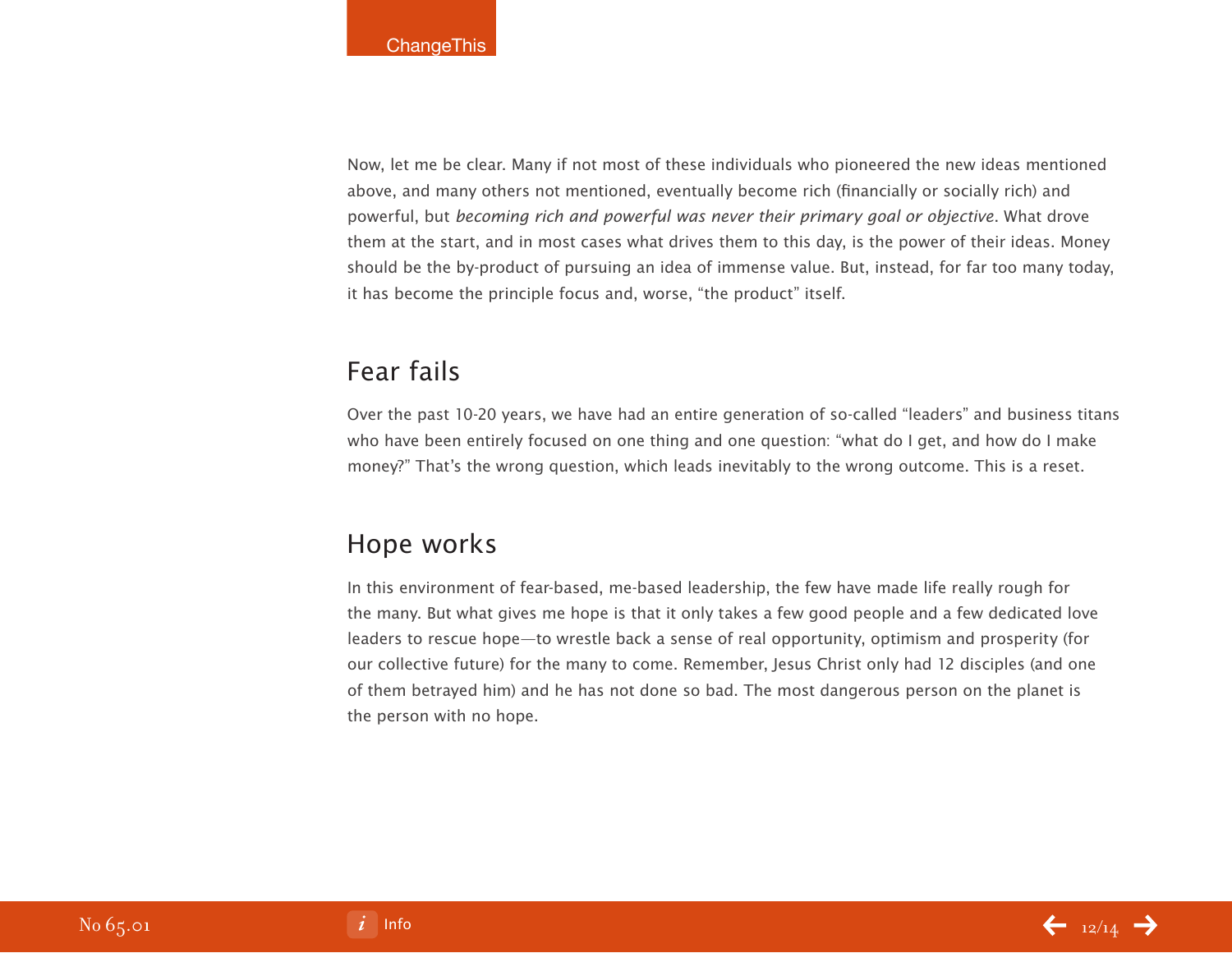### Rainbows after the storm.

What we need to do is to stop looking at the lazy, worn-thin traditional solutions—which have not worked and are not getting us out of this mess—and re-imagine the world we actually want to live in, as well as the way we want to function within it.

When traditional job markets seem to be built on sand, and are otherwise devolving where they do exist, we need to focus on inspiring an entirely new generation of job creators—a generation of young entrepreneurs here and the world over. Remember, every big business was once a small one. Better still, it was someone's new idea, made real. We did it 100 years ago, we did it all over again about 50 years ago, post World War II, and we can do it again now. Rainbows after storms.

Let's stop re-arranging the deck chairs on this Titanic, talking about a recession when we know this looks and feels like anything but one. By focusing on the 5 Laws of Love Leadership in our lives, in our businesses, in our communities and in our hearts, minds and our decisions, we can build sustainable wealth that will last over time and we can confidently embrace change and reset a future vision that speaks to the we, not just to the me.  $\mathbf{\Omega}$